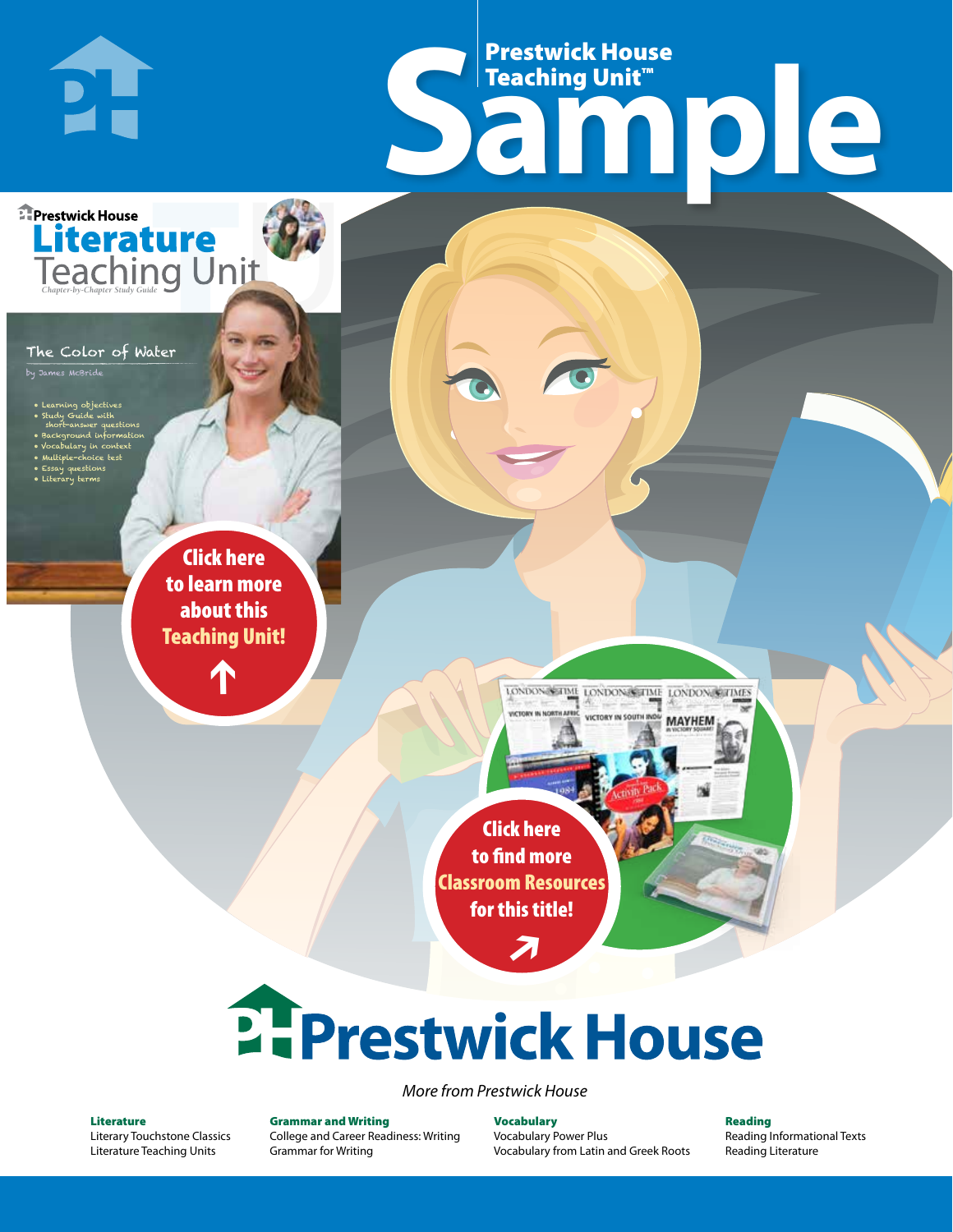

### The Color of Water

by James McBride

- Learning objectives
- Study Guide with short-answer questions
	- Background information
	- Vocabulary in context
		- Multiple-choice test
			- Essay questions
				- Literary terms

# **Ellenger Prestwick House**

**P.O. Box 658, Clayton, DE 19938 www.prestwickhouse.com 800.932.4593**

**ISBN: 978-1-58049-484-7**

**Copyright ©2017 by Prestwick House Inc.**

**All rights reserved. No portion may be reproduced without permission in writing from the publisher.**

**Item No: 300203**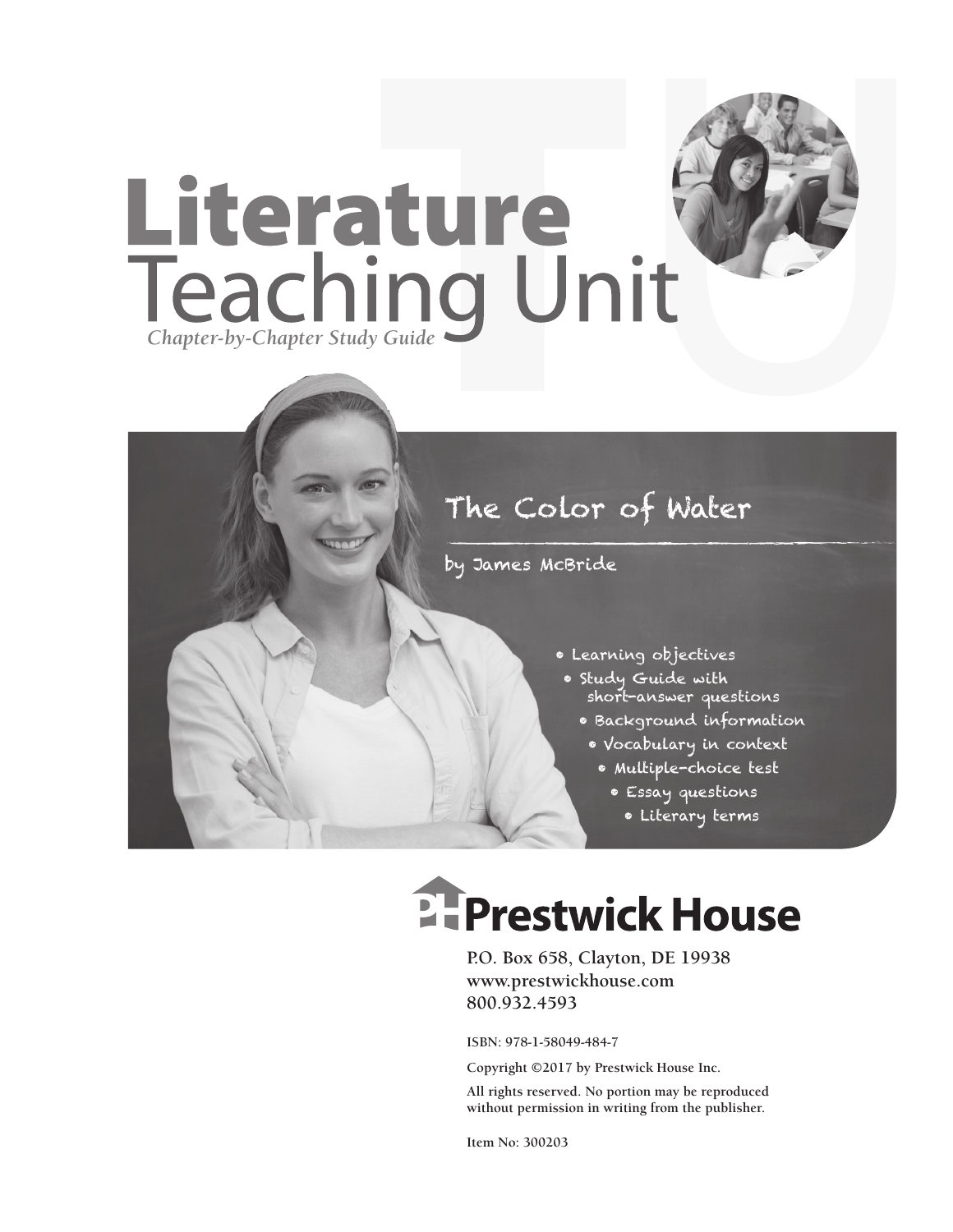### **The Color of Water**

### **Objectives**

*By the end of this Unit, the student will be able to:*

- 1. Discuss the role of Judaism in the formation of Ruth's character.
- 2. Discuss race as a factor in James' search for identity.
- 3. Cite examples of racism in American culture.
- 4. Evaluate the importance of religious leaders in the community.
- 5. Analyze the efforts of the Shilsky family to be assimilated into American life.
- 6. Discuss anti-Semitism as it was experienced by Ruth's family, including family members in New York as well as the Shilsky family in Virginia.
- 7. Discuss the quest of the adolescent to become independent of his or her parents, and cite examples from Ruth's story and James' story to show milestones on that quest.
- 8. Evaluate the success of writing a book with two narrators.
- 9. Discuss the role of poverty in the formation of character, citing both Ruth and James as examples.
- 10. Discuss the significance of the many names by which James' mother was known.
- 11. Recognize and discuss the rituals of an Orthodox Jewish household.
- 12. Comment on the importance of churches and church membership in black culture as shown in *The Color of Water*.
- 13. Analyze the varying role of women in *The Color of Water,* using Mameh, Aunt Mary, and Ruth as examples.
- 14. Comment on the concept of family, illustrating the elastic nature of this concept in Ruth's life with her birth family, her mother's family, her reception by the McBride family, her approach to raising her own children, and her relationships with her children after they reached adulthood.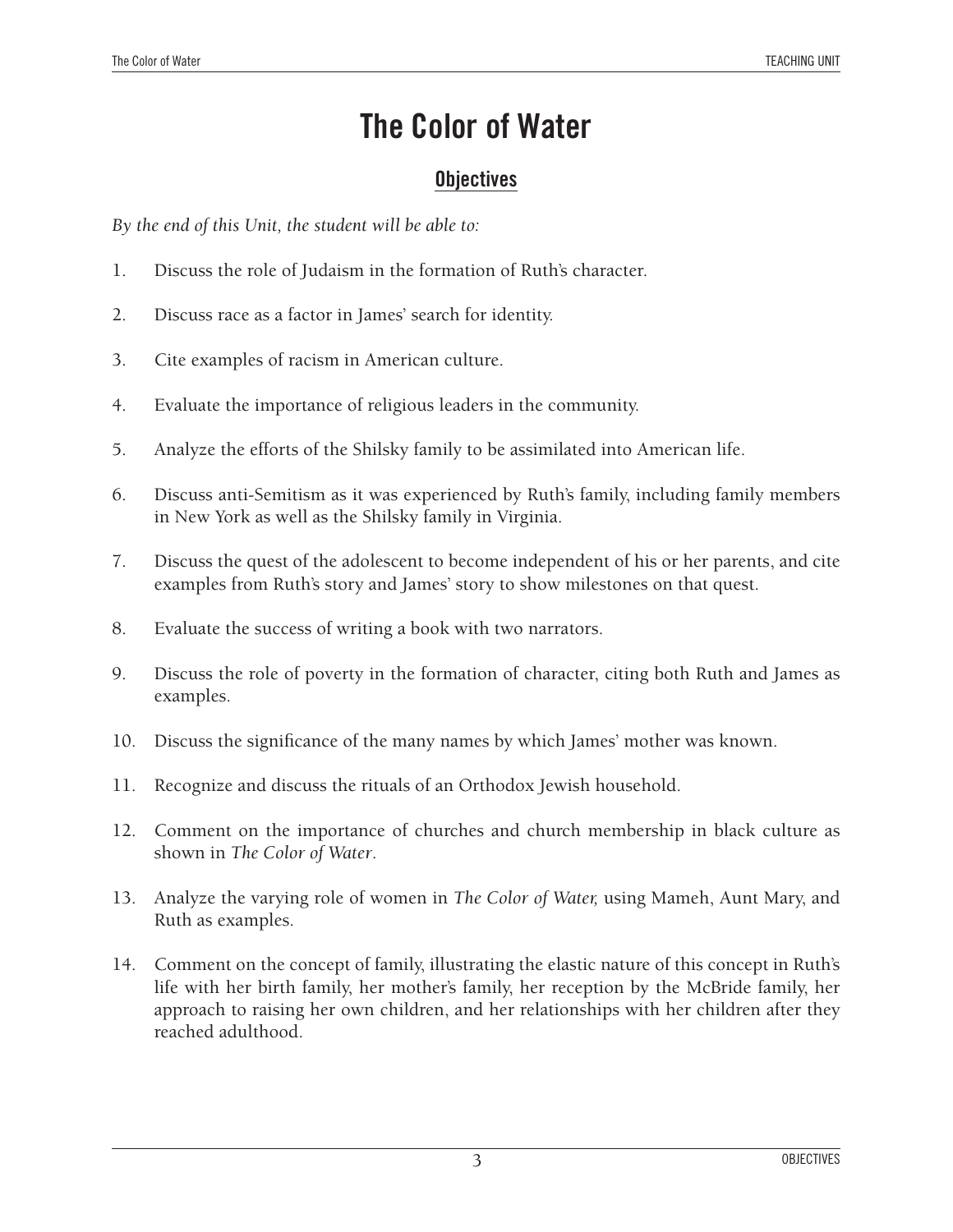### **The Color of Water**

### **Questions for Essay and Discussion**

- 1. Trace the element of pride in the lives of Ruth and James, showing how it is an obstacle at times and a key to their success at other times.
- 2. The title of this book, *The Color of Water*, refers to the answer Ruth gives when James asks if God is white or black. Discuss why God's race was so intriguing to James and why this answer was so important to Ruth.
- 3. Write a character sketch of Dennis McBride and discuss his importance in the life of his son James, despite the fact that James never met him.
- 4. The theme of discrimination is important in *The Color of Water*. Examine and discuss discrimination against immigrants, Jews, and blacks as shown in this book.
- 5. Several women are important in the development of both Ruth's character and James' character. Discuss how women helped Ruth and James, including Mameh, Aunt Mary, and Aunt Candis in your consideration.
- 6. Write a character sketch of Mameh, evaluating her effect as a Jewish wife, an advocate for her children, and a figure in the community.
- 7. For many immigrants, hard work is seen as the path to success and attainment of the American way of life. Compare and contrast Rabbi Shilsky and Aunt Mary in this framework.
- 8. This book includes several religious men as characters. Evaluate the following men as representatives of God and community leaders: Rabbi Shilsky, Rev. Owens, Rev. Brown, and Rev. McBride.
- 9. In some respects, Mommy led a very integrated life, but in others, she seems to have pushed her children into a white world. Discuss Mommy's varied experiences of race, and evaluate what she admired and deplored about different racial and ethnic groups, specifically Jews, blacks, and whites.
- 10. Discuss the theme of "the outsider" as it is manifested in this book.
- 11. A soliloquy is a speech given by a single character. Discuss the soliloquy given by Chicken Man, and discuss its importance to James.
- 12. Comment on the role of traditional social institutions (such as school, church, and family) in a young black man's quest for identity, considering how these institutions fostered or blocked James in his search for individuality, self-confidence, and responsibility.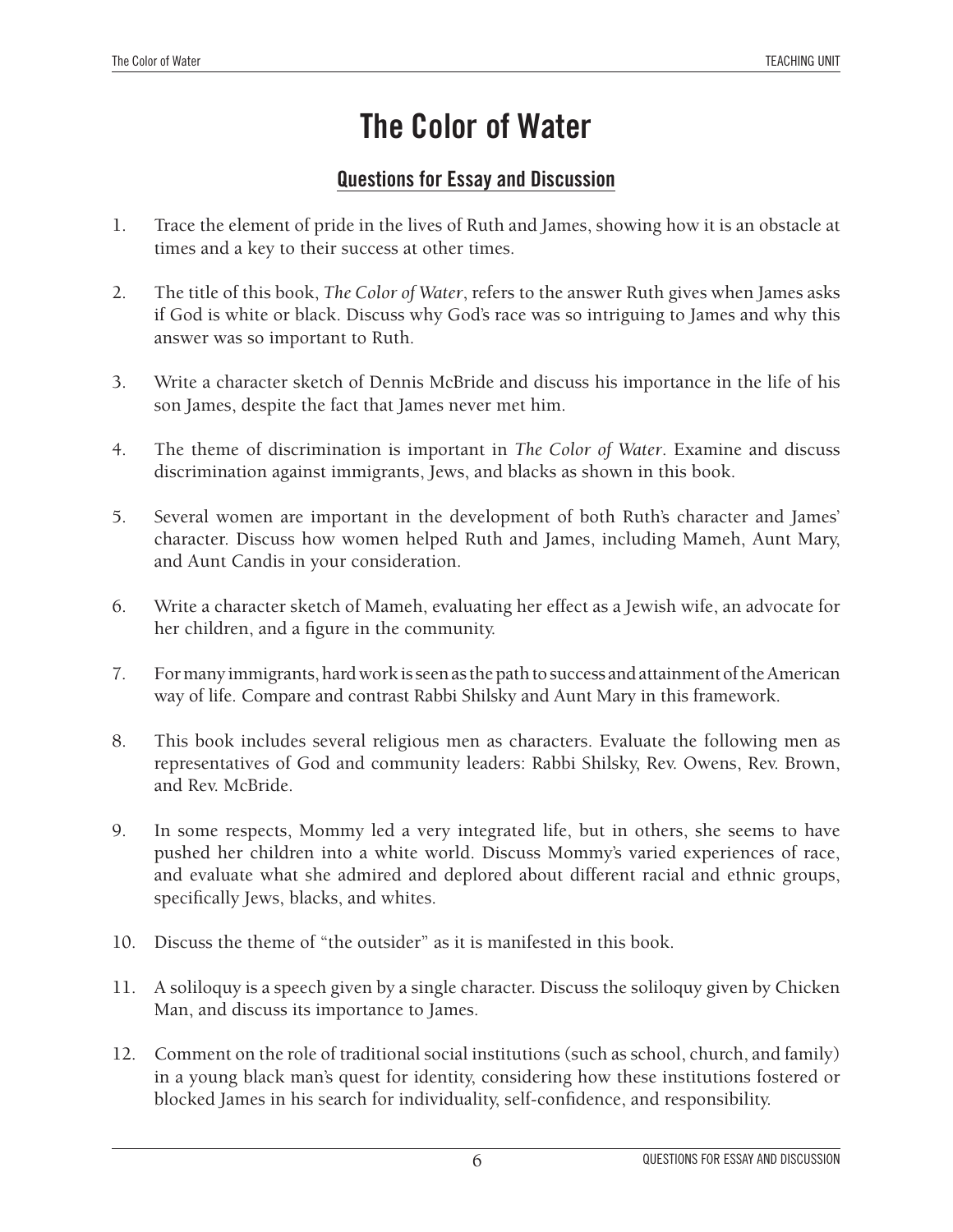### $1 - Dead$

### Vocabulary

kaddish - Jewish prayers for the dead  $shiva - a$  Jewish ritual in which friends visit the bereaved family to mourn a loss tallis - prayer scarf used by Jewish men to cover their heads or shoulders while praying; the scarf usually has knots at the corners Yiddish - the Jewish language; Hebrew

<u> 1980 - Johann Stoff, fransk politik (f. 1980)</u>

 $1.$ Why is this chapter written in italics?

 $2.$ Why is the mother reluctant to talk about her family?

 $3.$ What do we learn about the mother's birth?

 $4.$ What was her name?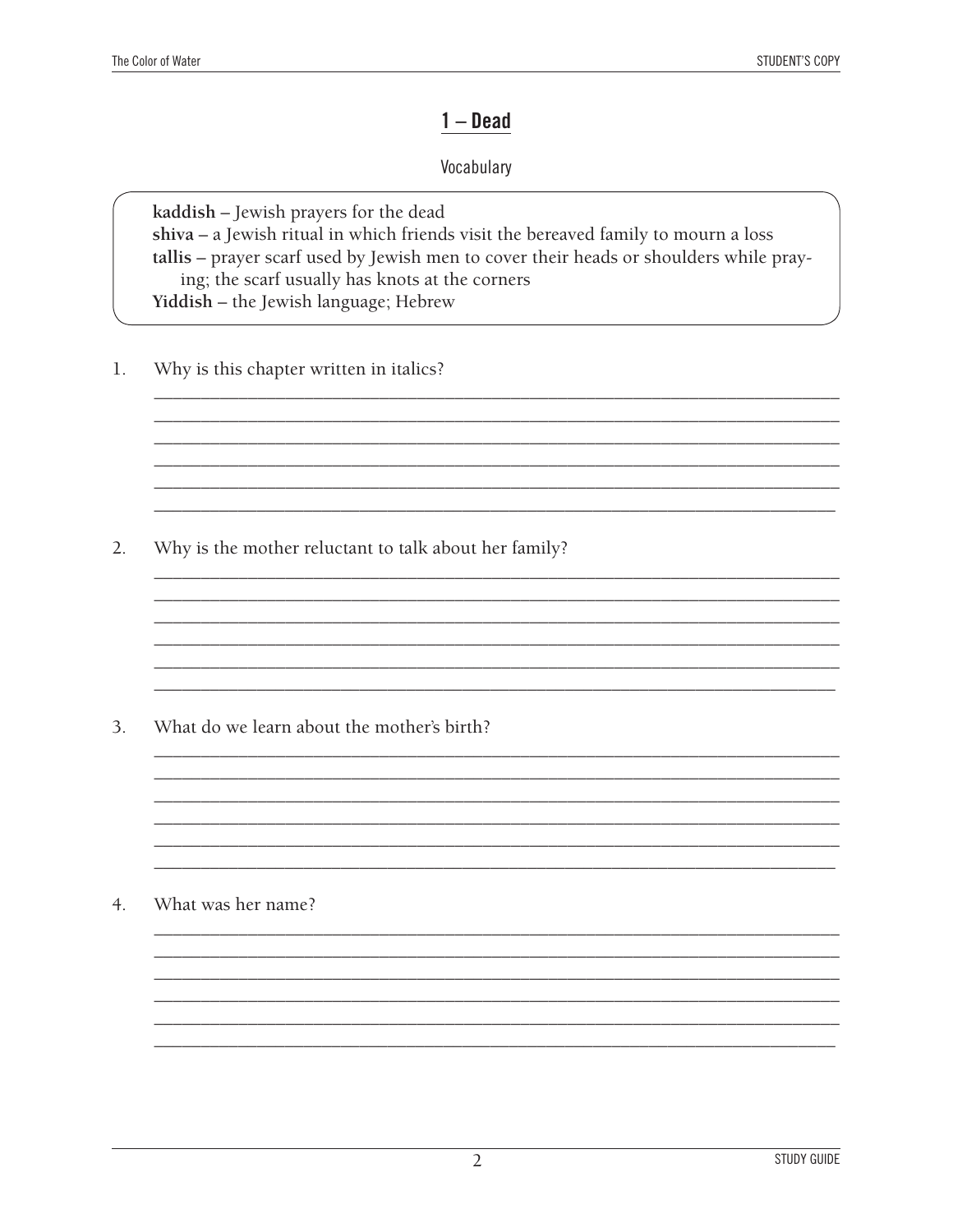### 3 - Kosher

### Vocabulary

claustrophobic - fearful of small, enclosed spaces halvah - a cookie-like sweet made with sesame seeds and honey; popular sweet in Jewish and Middle Eastern cultures kosher - following the dietary rules of the Jewish faith rov - a rabbi who arranges a marriage

What piece of paper did the author's mother carry for twenty years, and why did she carry  $1.$  $it?$ 

 $2.$ Where did the author's mother first live in America?

3. What does the author's mother say about Bubeh's wig?